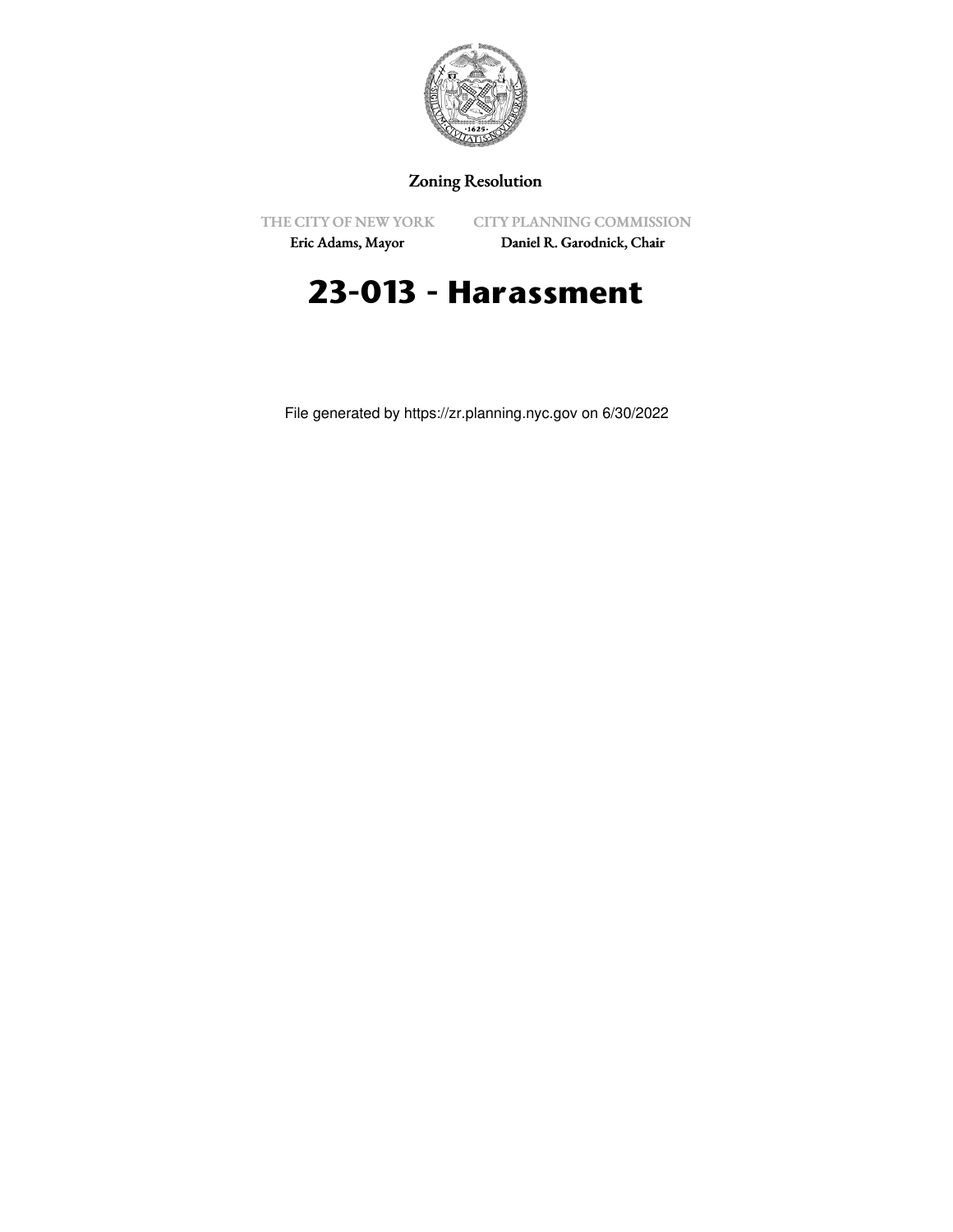## **23-013 - Harassment**

LAST AMENDED 3/1/2006

Within the Greenpoint-Williamsburg #anti-harassment areas# in Community District 1, Borough of Brooklyn, as shown in the diagrams in this Section, the provisions of paragraphs (a) through (d), inclusive, of Section 93-90 (Harassment) shall apply as modified in this Section.

For the purposes of this Section, the following definitions in Section 93-90, paragraph (a), shall be modified:

Anti-harassment area

"Anti-harassment area" shall mean the Greenpoint-Williamsburg #anti-harassment areas# as shown in the diagrams:



Anti-harassment area

(23-013.1)